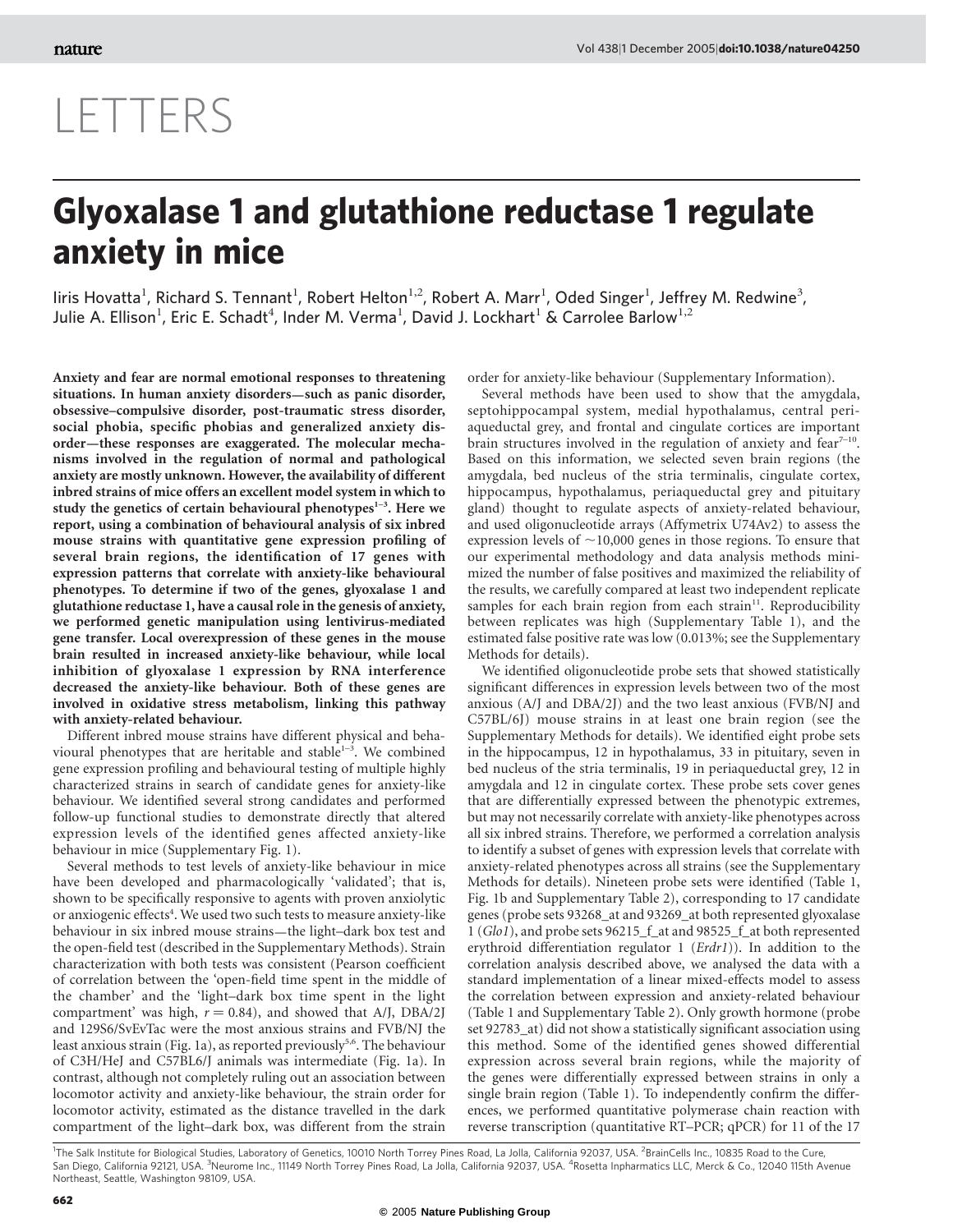candidate genes (Supplementary Fig. 2). For most of the genes, the differences in gene expression observed by microarray analysis were confirmed by qPCR. Two genes—cadherin 2 (Cdh2) and epoxide hydrolase 1 (Ephx1)—did not show clear differential expression between the strains by qPCR. It is possible that not all of these differentially expressed genes are involved with the regulation of anxiety. For example, some of them might correlate with the phenotype by chance, so we addressed this question using functional and genetic studies.



Notably, five of the 17 candidate genes were enzymes. Enzyme activity assays were available for three of them. We measured the activities of delta-aminolevulinate dehydratase (Alad), glyoxalase 1 (Glo1) and glutathione reductase 1 (Gsr) from brain homogenates containing combined tissue of hippocampus, striatum and cortex (Supplementary Fig. 2). It seemed that Alad mRNA levels in FVB/NJ animals were overestimated by the microarrays, as Alad expression and Alad activity did not correlate with anxiety-like behaviour across the strains. In contrast, both Glo1 and Gsr enzyme activities matched the pattern found in both the microarray and qPCR analyses, with highest activities in the most anxious and lowest activities in the least anxious strains. This was particularly intriguing given that reduced glutathione (GSH), the levels of which are maintained by Gsr, is a major antioxidant in the brain. Glo1 uses GSH as a cofactor to detoxify cytotoxic methylglyoxal. Furthermore, erythrocytes from patients with anxiety disorders (such as panic disorder or obsessive– compulsive disorder) may have higher levels of antioxidant enzymes (glutathione peroxidase and superoxide dismutase)12,13, suggesting that free radicals may have a role in the pathogenesis of anxiety disorders. Oxidative stress has also been implicated in the pathogenesis of other neuropsychiatric diseases, including schizophrenia and major depressive disorder<sup>14,15</sup>, and Glo1 is linked to diabetes<sup>16</sup>, Alzheimer's disease<sup>17</sup>, autism<sup>18</sup> and the regulation of theta oscillations during sleep<sup>19</sup>. A recent study suggested Glo1 might be a biological marker for trait anxiety in bidirectionally crossed mouse lines<sup>20</sup>. Therefore, we sought to determine the role of these candidate genes in influencing anxiety-related behaviour in a complex genetic background.

We analysed the offspring of two different  $F_1$  crosses of the nonanxious  $C57BL/6J$  strain and an anxious A/J strain  $(AB6F<sub>1</sub>$  and  $B6AF<sub>1</sub>$ ), in addition to BALB/cByJ inbred mice as this strain was shown to be very anxious. In both open-field and light–dark box tests,  $F_1$  animals derived from the A/J and C57BL/6J crosses showed intermediate levels of anxiety-like behaviour compared to the parental strains (Fig. 2a). We hypothesized that if Glo1 and Gsr exert a strong influence on the phenotype, the activity levels of the enzymes should correlate with the anxiety-related phenotype. As expected, there was a statistically significant correlation between the open-field behaviour and the Glo1 ( $P = 0.0005$ ) and Gsr ( $P = 0.009$ ) enzyme activities, as measured by regression analysis over A/J, C57BL/6J, their  $F_1$  offspring and BALB/cByJ mice (Fig. 2b and c), suggesting that these two enzymes are very strong candidates for regulating anxiety-related behaviours.

To further investigate the role of Glo1 and Gsr in anxiety, we prepared lentiviral vectors to overexpress these genes in vivo (Supplementary Fig. 3a). The lentiviral approach was favoured over other viral vectors because lentiviral vectors efficiently transduce central nervous system cells and are not cytotoxic<sup>21,22</sup>. One microlitre of either Glo1- or Gsr-containing virus, or a green fluorescent protein (GFP)-containing control virus, was injected bilaterally in the region

Figure 1 | Inbred mouse strains have different levels of anxiety-related behaviours. a, Behavioural tests on inbred strains of mice. Test parameters are shown on the  $x$  axis. The  $y$  axis shows either the latency to emerge from the dark side to the light side of the light–dark (LD) chamber (zero corresponds to 0 min and 100 corresponds to 5 min), the per cent of time in the dark or light side of the light–dark chamber, or the per cent of time in the middle of the open-field (OF) chamber. See the Supplementary Methods for the test measures and analysis. Values are mean  $\pm$  s.e.m. P values calculated using a two-tailed Student's t-test. b, A heat map based on the cluster analysis of the 19 probe sets with signals that correlated with the anxietyrelated phenotype, and that were significantly different between the most and the least anxious strains (bordered by a black box). The  $x$  axis shows the probe set identifiers. Mouse strains are organized by tissue and level of anxiety-like behaviour on the  $y$  axis. Red represents high and blue represents low signal intensity, with a more intense colour showing relatively higher signal intensity.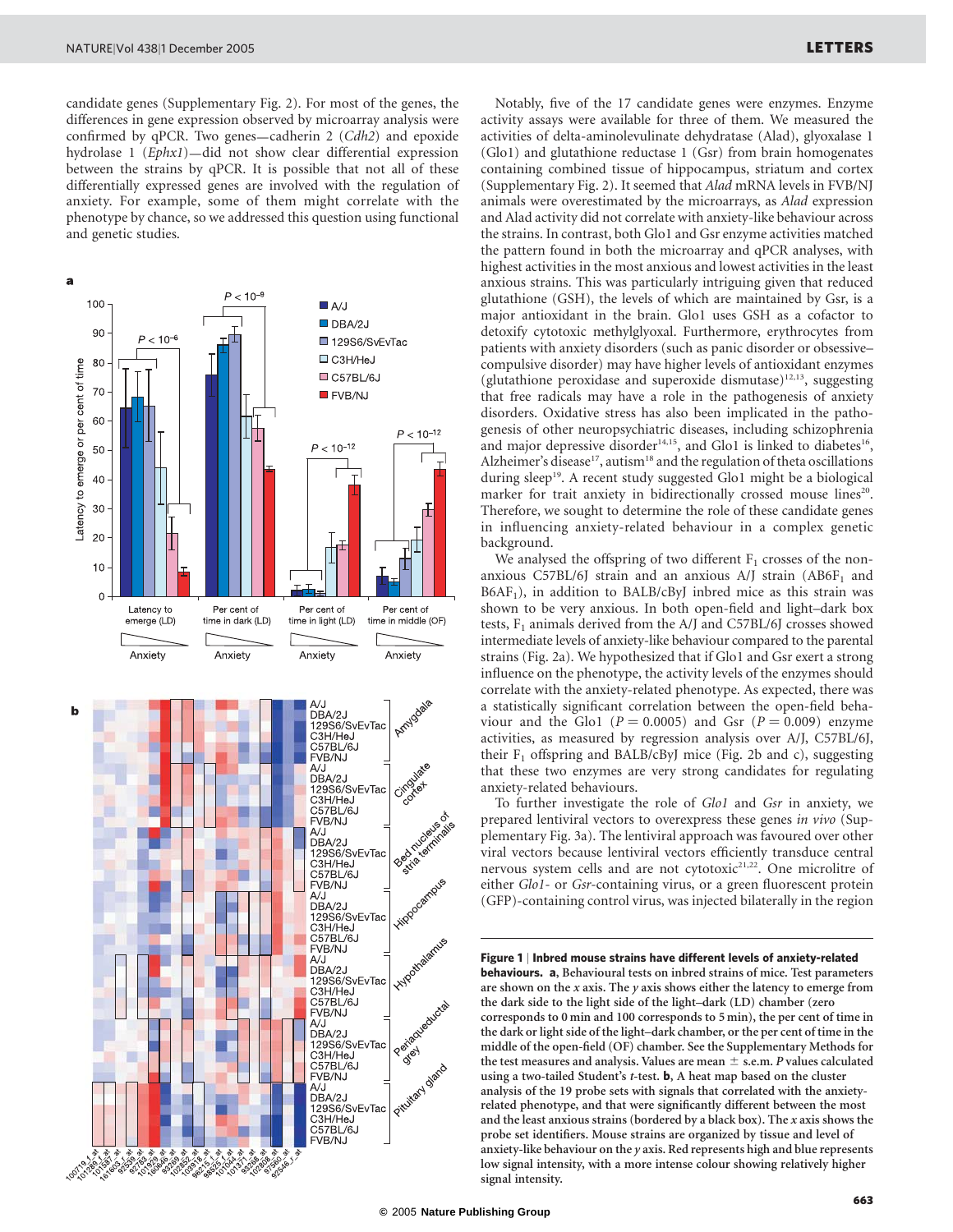| Probe set   | Gene title                                      | Gene symbol      | <b>Tissue</b>          | Average fold<br>change* | Correlation coefficient<br>(OF behaviour) <sup>+</sup> | Association P value<br>(OF-gene expression): |
|-------------|-------------------------------------------------|------------------|------------------------|-------------------------|--------------------------------------------------------|----------------------------------------------|
| 102852_at   | Cadherin 2                                      | Cdh2             | DI                     | $-1.72$                 | 0.95                                                   | $7.7 \times 10^{-4}$                         |
| 161603_r_at | Erythrocyte protein band 4.1-like 4a            | Epb4.114a        | DI                     | $-3.98$                 | 0.89                                                   | $2.5 \times 10^{-2}$                         |
| 93268 at    | Glyoxalase 1                                    | Glo1             | am, ci, bn, hi, hy, pa | $-2.32$                 | 0.97                                                   | $2.6 \times 10^{-5}$                         |
| 93269 at    | Glyoxalase 1                                    | Glo1             | am, ci, bn, hi, hy, pa | $-2.53$                 | 0.94                                                   | $7.8 \times 10^{-5}$                         |
| 101044 at   | Delta-aminolevulinate dehydratase               | Alad             | hi, <b>pa</b>          | $-2.17$                 | 0.84                                                   | $6.0 \times 10^{-5}$                         |
| 160646 at   | Glutathione reductase 1                         | Gsr              | am, ci                 | $-2.83$                 | 0.85                                                   | $2.6 \times 10^{-3}$                         |
| 101371 at   | Cleavage and poly-adenylation specific factor 4 | Cpsf4            | hi                     | $-1.90$                 | 0.80                                                   | $5.2 \times 10^{-4}$                         |
| 97560 at    | Prosaposin                                      | Psap             | pa                     | $-1.73$                 | 0.80                                                   | $2.4 \times 10^{-4}$                         |
| 102808 at   | Voltage-gated sodium channel type Iß            | Scn1b            | рi                     | $-2.02$                 | 0.77                                                   | $1.5 \times 10^{-3}$                         |
| 101929 at   | Dynein light chain 2                            | DIc <sub>2</sub> | pa                     | $-1.85$                 | 0.76                                                   | $3.2 \times 10^{-2}$                         |
| 92539 at    | S100 calcium binding protein A10                | S100a10          | hy                     | 1.80                    | $-0.76$                                                | $2.0 \times 10^{-3}$                         |
| 101289 f at | Kallikrein 21                                   | Klk21            | pi                     | 6.74                    | $-0.77$                                                | $3.0 \times 10^{-2}$                         |
| 101587 at   | Epoxide hydrolase 1                             | Ephx1            | hy                     | 2.74                    | $-0.78$                                                | $5.6 \times 10^{-3}$                         |
| 92783 at    | Growth hormone                                  | Gh               | pa                     | 5.20                    | $-0.80$                                                | $2.9 \times 10^{-1}$                         |
| 103918 at   | Solute carrier family 15 member 2               | Slc15a2          | ci                     | 4.27                    | $-0.80$                                                | $2.6 \times 10^{-6}$                         |
| 92546 r at  | Prostaglandin D2 synthase                       | Ptgds            | <b>bn</b> , pa         | 2.67                    | $-0.82$                                                | $3.1 \times 10^{-4}$                         |
| 100719_f_at | Kallikrein 16                                   | Klk16            | pi                     | 5.54                    | $-0.83$                                                | $1.3 \times 10^{-3}$                         |
| 98525 f at  | Erythroid differentiation regulator 1           | Erdr1            | hi, hy                 | 2.74                    | $-0.87$                                                | $3.5 \times 10^{-2}$                         |
| 96215 f at  | cDNA clone MGC:67258                            | Erdr1            | hi                     | 3.75                    | $-0.98$                                                | $3.1 \times 10^{-3}$                         |

Table 1 | Correlation of gene expression patterns with anxiety-related phenotypes in six inbred mouse strains

\*Average fold change for the C57BL/6J and FVB/NJ versus A/J and DBA/2J comparisons. Value shown is the average over all tissues showing differential expression.

†In the case of multiple tissues, the most significant value is shown (for the tissue in bold).

‡Based on the linear mixed-effects model analysis. am, amygdala; bn, bed nucleus of the stria terminalis; ci, cingulate cortex; hi, hippocampus; hy, hypothalamus; pa, periaqueductal grey; pi, pituitary; OF, open-field test.

of the cingulate cortex of C57BL/6J and 129S6/SvEvTac mice to overexpress the corresponding genes in vivo. These strains were selected because they are widely used in neurobiological research, with C57BL/6J representing a non-anxious strain and 129S6/SvEvTac representing an anxious strain. Injected animals were tested in the open-field test (Fig. 2d–e and data not shown). After testing, mice were allowed to recover for a week, killed, and their brains removed for immunohistochemical and in situ hybridization analysis. We confirmed transgene expression associated with stereotaxic injection by in situ hybridization (Supplementary Fig. 3b–c).

Overexpression of Glo1 in the cingulate cortex of the anxious 129S6/SvEvTac strain further enhanced the anxiety-related phenotype. The Glo1-expressing mice spent 12% more time near the walls in the open-field chamber compared to the GFP-expressing controls  $(P = 0.016;$  Fig. 2d). This effect was evident as early as five weeks after injection. Similarly, 129S6/SvEvTac mice overexpressing Gsr in the cingulate cortex were more anxious than GFP-expressing controls, although the effect was on the border of statistical significance  $(P = 0.054; Fig. 2d)$ . The less-anxious C57BL/6J mice injected with the Gsr lentivirus also showed an increase in anxious behaviour, spending 16% more time near the walls in the open-field chamber compared to GFP-expressing controls ( $P = 0.003$ ; Fig. 2e). However, overexpression of Glo1 in the C57BL/6J background did not increase the anxiety-related behaviour compared to GFP controls ( $P = 0.212$ ; Fig. 2e). The behaviours of the three groups (Glo1-, Gsr- and GFPexpressing animals) were significantly different at five weeks after injection in 129S6/SvEvTac mice ( $P = 0.047$ ), and at seven weeks after injection in C57BL/6J mice ( $P = 0.040$ ), as shown by a Kruskal– Wallis non-parametric analysis of variance (ANOVA).

To further prove that the expression level of these genes modulates anxious behaviour, we tested whether inhibition of Glo1 gene expression led to a decrease in anxiety-like behaviour using lentiviral vectors that expressed an siRNA (small interfering RNA) against Glo1 (siGlo1). A control vector was used that expressed an siRNA against the human  $p53$  gene (sihp $53$ )<sup>23</sup>, which has been shown not to affect the expression of mouse p53 (Supplementary Fig. 4; O.S. and I.M.V., unpublished results). The 129S6/SvEvTac and C57BL/6J strains of mice were injected with either a virus expressing siGlo1 or sihp53. Five weeks later, animals were tested using the open-field test. The 129S6/SvEvTac mice injected with siGlo1 virus spent 49% more time in the middle of the chamber compared with control animals injected with the sihp53 virus ( $P = 0.036$ ; Fig. 2f). Likewise, C57BL/6J mice

injected with siGlo1 virus spent 38% more time in the middle of the chamber compared with control animals injected with the sihp53 virus ( $P = 0.0002$ ; Fig. 2f), indicating that inhibition of Glo1 expression in the cingulate cortex reduces levels of anxiety-like behaviour. We confirmed transgene expression associated with stereotaxic injection by visualizing GFP expression associated with lentiviral infection (Supplementary Fig. 3d).

The results of our lentivirus experiments show that overexpression of either Glo1 or Gsr in the cingulate cortex increases, while inhibition of Glo1 expression by siRNA decreases, the level of anxiety-like behaviour of mice. These results strongly support the hypothesis that changes in the expression levels of Glo1 and Gsr in the brain lead to a significant effect on anxiety-related behaviour, and establish a causal role for these genes, which are both part of a pathway that regulates oxidative stress, in the genesis of anxiety-like behaviour.

We have shown that gene expression profiles of specific brain regions of anxious and non-anxious mice differ significantly. Our expression-based approach is expected to complement traditional QTL (quantitative trait loci) mapping: genes with expression levels that are correlated with the trait of interest and physically reside in close proximity to a QTL for the trait are good candidates for genes directly responsible for the QTL<sup>24,25</sup>. In fact, several of our candidate genes reside within chromosomal regions with identified QTLs for anxiety-related behaviour<sup>26,27</sup> (Supplementary Table 2). The newly identified genes should further our understanding of the specific genes, pathways and mechanisms that are important for the regulation of normal and pathological anxiety in mice and humans.

## METHODS

Animals. Seven-week-old male mice were obtained from the Jackson Laboratory (A/J, BALB/cByJ, C3H/HeJ, C57BL/6J, DBA/2J, FVB/NJ and B6AF1/J) or from Taconic Farms (129S6/SvEvTac). AB6F<sub>1</sub> animals were bred at the Salk Institute using parental animals derived from the Jackson Laboratory. Animals were singly housed for one week before behavioural testing or dissections. All animal procedures were approved by the Salk Institute for Biological Studies institutional animal care and use committee. Different animals were used for behavioural testing and gene expression profiling in order to measure baseline gene expression differences.

Behavioural testing. Anxiety-related behaviour was measured using the light– dark box test and the open-field test (see the Supplementary Methods for details).

Tissue collection and RNA preparation. Animals were killed by cervical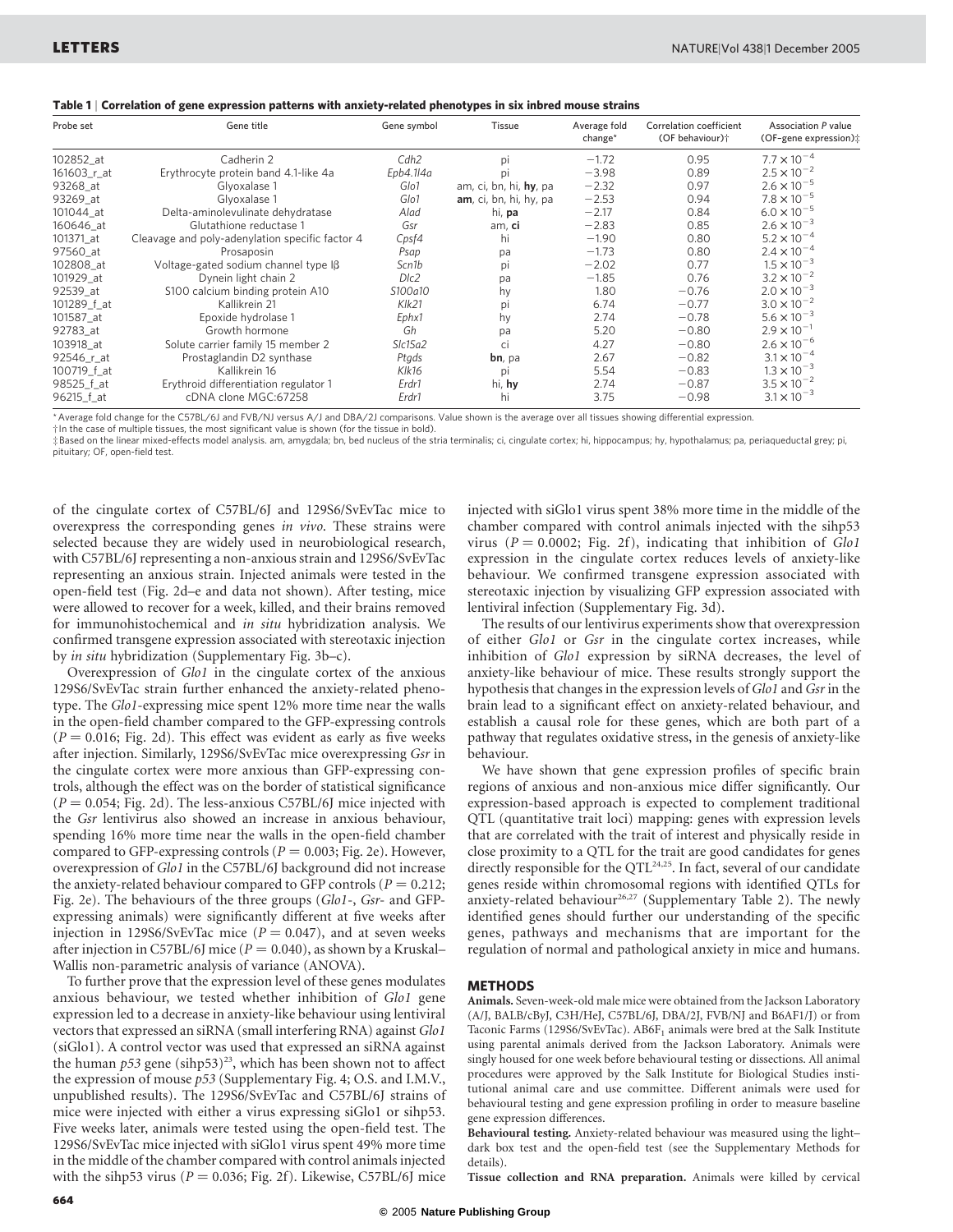

Figure 2 | Glyoxalase 1 (Glo1) and glutathione reductase 1 (Gsr) regulate anxiety-like behaviour in inbred mouse strains. a, Open-field (OF) behaviour. Mouse strains are shown on the  $x$  axis. Time spent in the middle of the open-field chamber is shown on the *y* axis. Values are mean  $\pm$  s.e.m. **b**, Glo1 and **c**, Gsr brain enzyme activity (mean of two to four animals  $\pm$  s.d.). See the Supplementary Methods for a description of the units. d-f, Open-field behaviour of Glo1-, Gsr- or GFP-overexpressing 129S6/SvEvTac mice five weeks after injection of the lentivirus (d); Glo1-, Gsr- or GFP-overexpressing C57BL/6J mice seven weeks after injection (e); and siGlo- or sihp53-expressing 129S6/SvEvTac and C57BL/6J mice five weeks after injection  $(f)$ . In each case, the x axis shows the name of the injected lentivirus. Time spent in the middle of the open-field chamber is shown on the *y* axis. Values are mean  $\pm$  s.e.m. *P* values calculated using a one-tailed Student's t-test.

dislocation. All dissections were performed between 11.00–17.00 h on a Petri dish filled with ice using a dissection microscope. The dissected brain regions for gene expression analysis included the amygdala, cingulate cortex, hypothalamus, hippocampus, pituitary, periaqueductal grey and bed nucleus of the stria terminalis. Hippocampus samples were directly frozen on dry ice and stored at  $-80^{\circ}$ C. The smaller brain structures were collected in RNA Later buffer (Ambion), and samples from 2–5 animals were pooled and stored at  $-80^{\circ}$ C. The extraction of total RNA from the tissues was performed using the TRIzol reagent (Invitrogen) according to the manufacturer's instructions. Only samples with an absorbance ratio at 260 nm/280 nm  $(A_{260}/A_{280})$  greater than 2.0 in TE buffer were used for further experiments.

Microarray experiments. Gene expression levels were measured using the

Murine Genome U74Av2 arrays (Affymetrix). Bed nucleus of the stria terminalis, hippocampus, hypothalamus, periaqueductal grey and pituitary gland samples were labelled using10  $\mu$ g of total RNA as the starting material. Owing to the small size of amygdala and cingulate cortex, samples from these tissues were labelled using 50 ng of total RNA as the starting material, using two rounds of complementary DNA synthesis and in vitro transcription (IVT). Labelling of samples, hybridization and scanning were performed as described<sup>28</sup>. Two-round labelling was performed using the MessageAmp kit (Ambion) according to the manufacturer's instructions, with the exception that the second IVT was done using the Enzo BioArray high yield RNA transcript labelling kit (Enzo Life Sciences).

Data analysis. See the Supplementary Methods for further details concerning the analysis of differentially expressed genes and the determination of reproducibility between measurements, as well as the regression analysis between the behavioural results and enzyme activity levels.

Quantitative RT–PCR. PCR reactions were done using the SYBR Green master mix (Applied Biosystems) in an ABI Prism SDS 7900 HT machine (Applied Biosystems) as described in the Supplementary Methods.

Enzyme activity assays. Eight-week-old mice were killed by decapitation and their cortex, hippocampus and striatum dissected under a dissection microscope, frozen on dry ice, and stored at  $-80^{\circ}$ C. The enzyme activity levels of Alad, Glo1 and Gsr were determined as described in the Supplementary Methods.

Lentivirus-mediated gene transfer. Plasmids were constructed for the production of lentiviral vectors that expressed either Glo1 or Gsr with a carboxyterminal HA-tag, or GFP, in the overexpression experiment. We sequenced the cDNA of Glo1 and Gsrin order to find single nucleotide polymorphisms between the strains (see the Supplementary Methods and Supplementary Information). For the overexpression experiment, a variant of Glo1 from the A/J strain was cloned. For the siRNA experiment, lentiviral vectors were constructed that expressed siRNA against Glo1 (siGlo1) or human p53 (sihp53) from the human H1-RNA promoter as described before (O.S. and I.M.V., unpublished results and ref. 23) (Supplementary Fig. 3a). Further details about virus production are given in the Supplementary Methods. A total of 50 129S6/SvEvTac and 50 C57BL/6J male mice were obtained from Taconic Farms or the Jackson Laboratory, respectively, at five weeks of age, and housed five mice per cage. After one week of acclimatization, mice were injected bilaterally with  $1 \mu$ l  $(1.1 \times 10^6$  transducing units) of either HA-Glo1, HA-Gsr, GFP, siGlo1 or sihp53 virus (ten animals of both strains per construct) into the cingulate cortex using a stereotaxic frame. The stereotaxic coordinates were: 1.4 mm rostral to bregma, 0.5 mm lateral to midline, and 1.5 mm ventral from the dural surface. Four weeks after injection, mice were separated into individual cages. A few animals died after the injections, and the final number of animals used for further experiments are detailed in the Supplementary Methods. The open-field behavioural test was conducted five weeks and seven weeks after injection in the case of the overexpression experiment, and five weeks after injection in the case of the siRNA experiment. Mice were allowed to recover for a week, after which time they were killed and their brains were collected for the immunohistochemical or in situ hybridization analysis (see the Supplementary Methods for details). Software tools. Further details on the TeraGenomics microarray analysis tool are available at http://www.teragenomics.com. The Bullfrog software can be downloaded from http://www.barlow-lockhartbrainmapnimhgrant.org/.

## Received 18 April; accepted 23 September 2005. Published online 23 October 2005.

- Crawley, J. N. et al. Behavioral phenotypes of inbred mouse strains: implications and recommendations for molecular studies. Psychopharmacology (Berlin) 132, 107-124 (1997).
- 2. Carter, T. A. et al. Chipping away at complex behaviour: transcriptome/ phenotype correlations in the mouse brain. Physiol. Behav. 73, 849-857  $(2001)$
- 3. Fernandes, C. et al. Hippocampal gene expression profiling across eight mouse inbred strains: towards understanding the molecular basis for behaviour. Eur. J. Neurosci. 19, 2576-2582 (2004).
- 4. Belzung, C. & Griebel, G. Measuring normal and pathological anxiety-like behaviour in mice: a review. Behav. Brain Res. 125, 141-149 (2001).
- 5. Rogers, D. C. et al. Use of SHIRPA and discriminant analysis to characterise marked differences in the behavioural phenotype of six inbred mouse strains. Behav. Brain Res. 105, 207-217 (1999).
- 6. Bouwknecht, J. A. & Paylor, R. Behavioral and physiological mouse assays for anxiety: a survey in nine mouse strains. Behav. Brain Res. 136, 489-501 (2002).
- 7. Panksepp, J. Towards a general psychobiological theory of emotions. Behav. Brain Sci. 5, 407-468 (1982).
- 8. Le Doux, J. Fear and the brain: where have we been, and where are we going? Biol. Psychiatry 44, 1229-1238 (1998).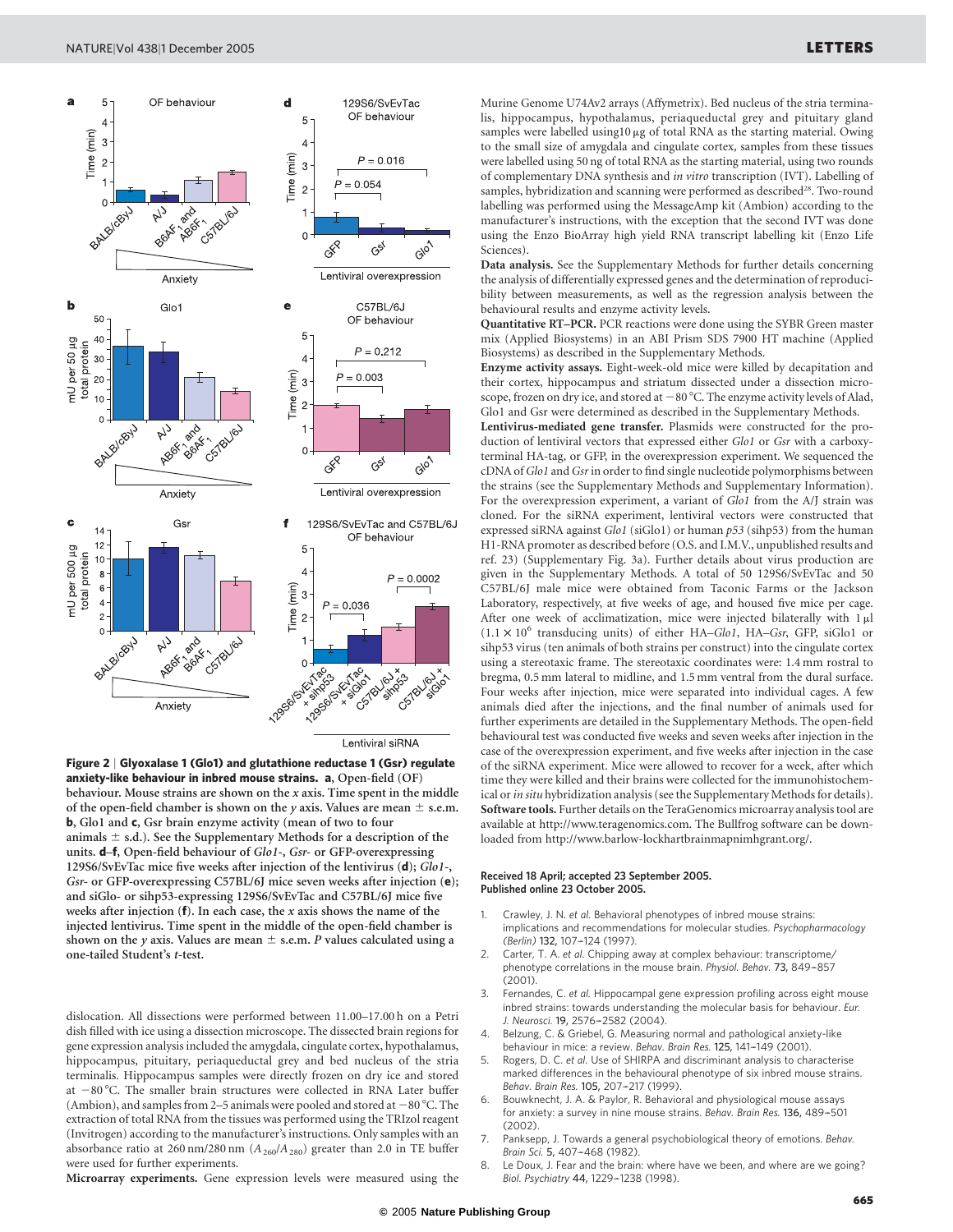- 9. Camargo, E. E. Brain SPECT in neurology and psychiatry. J. Nucl. Med. 42, 611-623 (2001).
- 10. Gray, J. A. & McNaughton, N. The Neuropsychology of Anxiety (Oxford Univ. Press, Padstow, 2000).
- 11. Hovatta, I. & Barlow, C. in Databasing the Brain: From Data to Knowledge (eds Koslow, S. H. & Subramaniam, S.) 169–-190 (Wiley, 2005).
- Kuloglu, M. et al. Antioxidant enzyme activities and malondialdehyde levels in patients with obsessive–compulsive disorder. Neuropsychobiology 46, 27-32 (2002).
- 13. Kuloglu, M. et al. Antioxidant enzyme and malondialdehyde levels in patients with panic disorder. Neuropsychobiology 46, 186-189 (2002).
- Bilici, M. et al. Antioxidative enzyme activities and lipid peroxidation in major depression: alterations by antidepressant treatments. J. Affect. Disord. 64, 43–51 (2001).
- 15. Yao, J. K. et al. Oxidative damage and schizophrenia: an overview of the evidence and its therapeutic implications. CNS Drugs 15, 287-310 (2001).
- 16. Thornalley, P. J. Glyoxalase I—structure, function and a critical role in the enzymatic defence against glycation. Biochem. Soc. Trans. 31, 1343-1348 (2003). 17. Chen, F. et al. Role for glyoxalase I in Alzheimer's disease. Proc. Natl Acad. Sci.
- USA 101, 7687-7692 (2004). 18. Junaid, M. A. et al. Proteomic studies identified a single nucleotide
- polymorphism in glyoxalase I as autism susceptibility factor. Am. J. Med. Genet. 131A, 11-17 (2004).
- 19. Tafti, M. et al. Deficiency in short-chain fatty acid  $\beta$ -oxidation affects theta oscillations during sleep. Nature Genet. 34, 320-325 (2003).
- 20. Kromer, S. A. et al. Identification of glyoxalase-I as a protein marker in a mouse model of extremes in trait anxiety. J. Neurosci. 25, 4375–-4384 (2005).
- 21. Naldini, L., Blomer, U., Gage, F. H., Trono, D. & Verma, I. M. Efficient transfer, integration, and sustained long-term expression of the transgene in adult rat brains injected with a lentiviral vector. Proc. Natl Acad. Sci. USA 93, 11382-11388 (1996).
- 22. Miyoshi, H., Blomer, U., Takahashi, M., Gage, F. H. & Verma, I. M. Development of a self-inactivating lentivirus vector. J. Virol. 72, 8150-8157 (1998).
- 23. Tiscornia, G., Singer, O., Ikawa, M. & Verma, I. M. A general method for gene knockdown in mice by using lentiviral vectors expressing small interfering RNA. Proc. Natl Acad. Sci. USA 100, 1844–-1848 (2003).
- 24. Sandberg, R. et al. Regional and strain-specific gene expression mapping in the adult mouse brain. Proc. Natl Acad. Sci. USA 97, 11038–-11043 (2000).
- 25. Karp, C. L. et al. Identification of complement factor 5 as a susceptibility locus for experimental allergic asthma. Nature Immunol. 1, 221-226 (2000).
- 26. Gershenfeld, H. K. & Paul, S. M. Mapping quantitative trait loci for fear-like behaviors in mice. Genomics 46, 1-8 (1997).
- 27. Turri, M. G., Datta, S. R., DeFries, J., Henderson, N. D. & Flint, J. QTL analysis identifies multiple behavioural dimensions in ethological tests of anxiety in laboratory mice. Curr. Biol. 11, 725–-734 (2001).
- 28. Zapala, M. A. et al. Adult mouse brain gene expression patterns bear an embryologic imprint. Proc. Natl Acad. Sci. USA 102, 10357-10362 (2005).

Supplementary Information is linked to the online version of the paper at www.nature.com/nature.

Acknowledgements We thank Information Management Consultants and Teradata (NCR) for donating and programming of the TeraGenomics database; Dan Lockhart, M. Zapala and N. Schork for software development and statistical analysis; B. Stoveken for brain dissections; J. Airas for plasmid cloning; N. Tonnu for lentivirus production; F. Bloom, J. Reilly, W. Young, W. Vale and T. Carter for their insight; and members of the Barlow laboratory for discussions and technical assistance. This work was supported by grants from NIMH (to C.B. and D.J.L.), NINDS (to C.B.) and the Academy of Finland (to I.H.).

Author Contributions D.J.L. and C.B. conceived of and initiated the project. I.H., D.J.L. and C.B. designed the research. I.H. and R.S.T. performed the microarray, enzyme activity, sequencing and real-time qPCR experiments. I.H. and R.H. performed the behavioural analyses and lentivirus injections. I.H., J.M.R., J.A.E. and C.B. designed and J.M.R. performed the in situ hybridization experiments. I.H., R.A.M., O.S., I.M.V. and C.B. designed the lentivirus experiment, and R.A.M., O.S. and I.M.V. contributed the lentivirus vectors. I.H., E.E.S., C.B. and D.J.L. analysed the data. I.H., E.E.S., D.J.L. and C.B. wrote the manuscript. All authors discussed the results and commented on the manuscript.

Author Information Microarray data have been deposited in the NCBI Gene Expression Omnibus (GEO; http://www.ncbi.nlm.nih.gov/geo/) and are accessible through the GEO series accession number GSE3327. Reprints and permissions information is available at npg.nature.com/reprintsandpermissions. The authors declare no competing financial interests. Correspondence and requests for materials should be addressed to C.B. (cbarlow@braincellsinc.com).